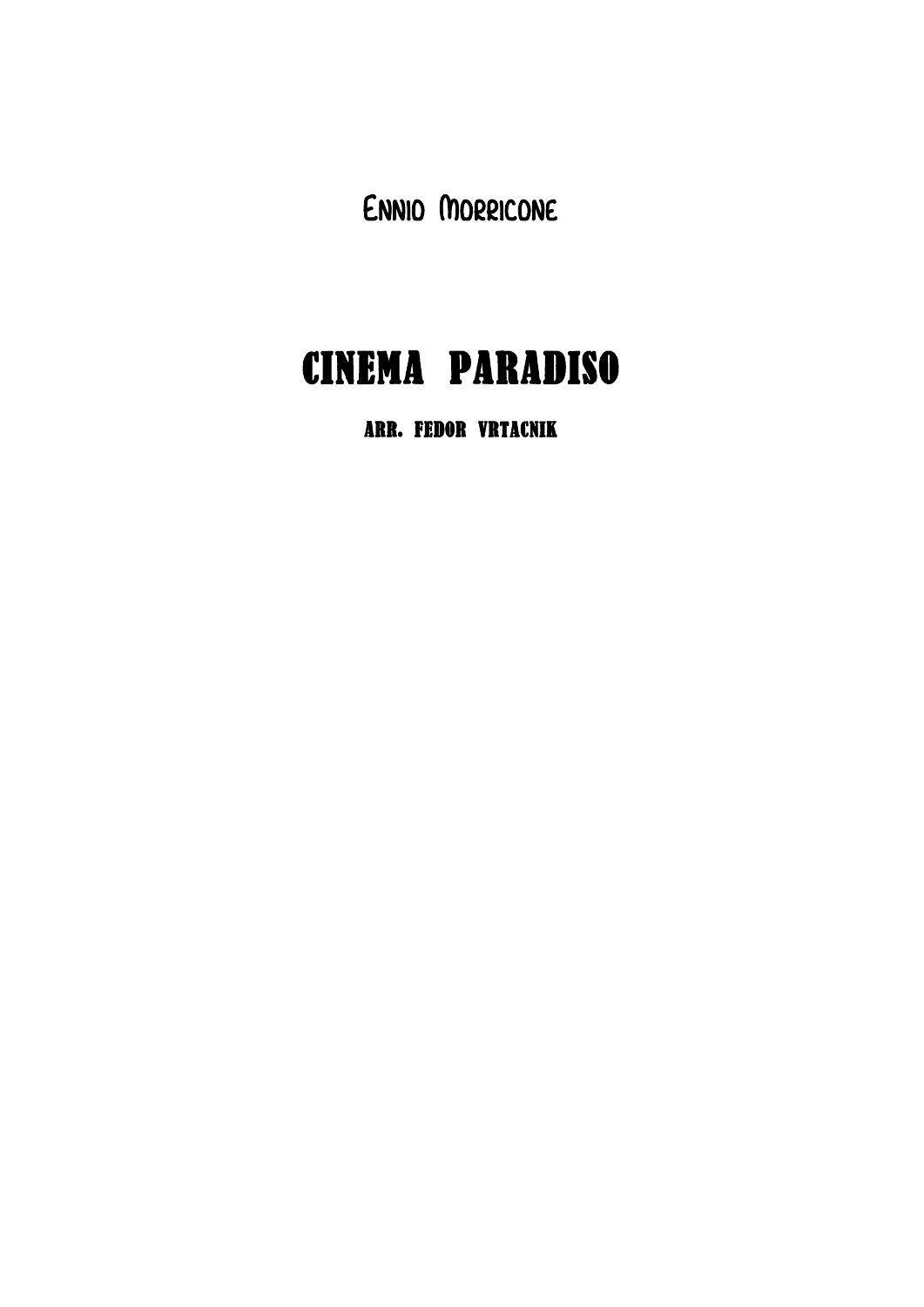## CINEMA PARADISO

<sup>.</sup> Ennio (norricone<br>. Fedor Vrtacnik

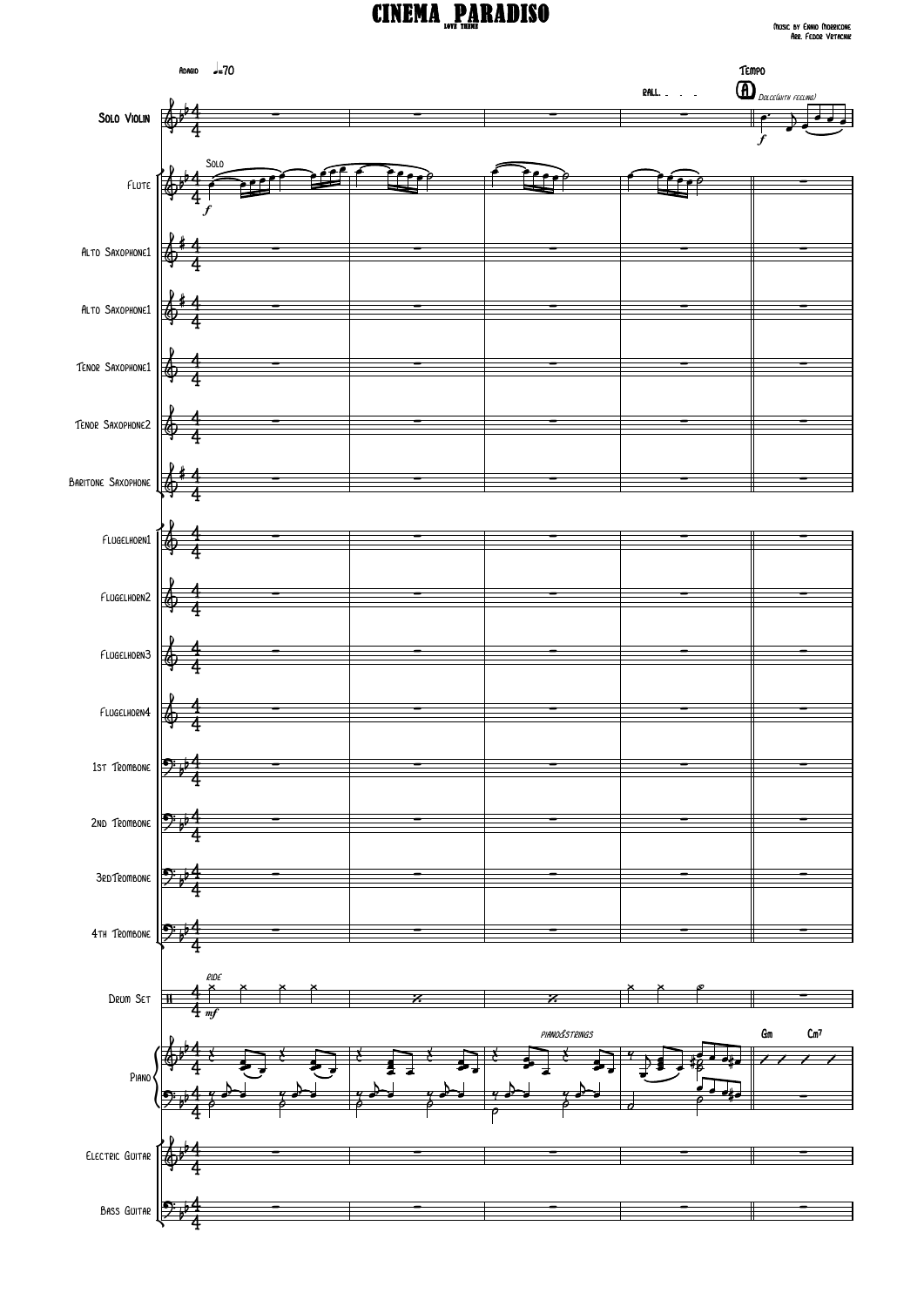

3